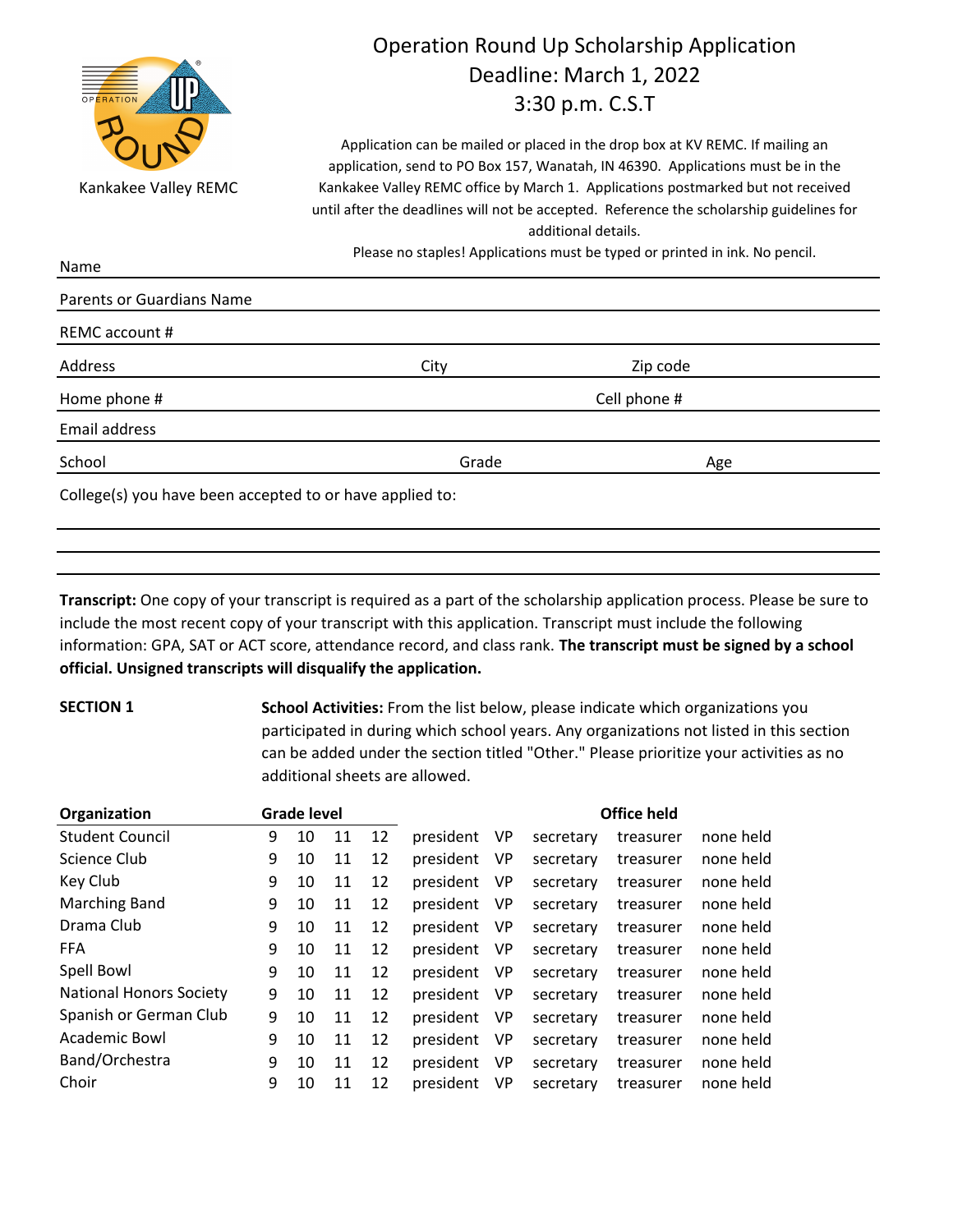#### **Others:**

|   |            |          | 9 10 11 12 president VP secretary treasurer none held |                                            |  |
|---|------------|----------|-------------------------------------------------------|--------------------------------------------|--|
|   | 9 10 11 12 |          |                                                       | president VP secretary treasurer none held |  |
|   |            |          | 9 10 11 12 president VP secretary treasurer none held |                                            |  |
|   |            |          | 9 10 11 12 president VP secretary treasurer none held |                                            |  |
|   |            |          | 9 10 11 12 president VP secretary treasurer none held |                                            |  |
|   |            |          | 9 10 11 12 president VP secretary treasurer none held |                                            |  |
| 9 |            | 10 11 12 |                                                       | president VP secretary treasurer none held |  |
|   |            |          | 9 10 11 12 president VP secretary treasurer none held |                                            |  |

## **SECTION 2**

**School Athletics:** Please circle all grade levels that apply to your participation. Any activities not listed in this section can be added under the section titled "Others." Please prioritize your activities as no additional sheets are allowed.

| <b>Sport</b>         | <b>Grade level</b> |    |    |    |
|----------------------|--------------------|----|----|----|
| <b>Cross Country</b> | 9                  | 10 | 11 | 12 |
| Volleyball           | 9                  | 10 | 11 | 12 |
| Basketball           | 9                  | 10 | 11 | 12 |
| Soccer               | 9                  | 10 | 11 | 12 |
| Baseball             | 9                  | 10 | 11 | 12 |
| Golf                 | 9                  | 10 | 11 | 12 |
| Cheerleading         | 9                  | 10 | 11 | 12 |
| Dance Team           | 9                  | 10 | 11 | 12 |
| Track & Field        | 9                  | 10 | 11 | 12 |
| Softball             | 9                  | 10 | 11 | 12 |
| Swimming             | 9                  | 10 | 11 | 12 |
| Football             | 9                  | 10 | 11 | 12 |
| Wrestling            | 9                  | 10 | 11 | 12 |
| Others:              |                    |    |    |    |
|                      | 9                  | 10 | 11 | 12 |
|                      | 9                  | 10 | 11 | 12 |
|                      | 9                  | 10 | 11 | 12 |
|                      | 9                  | 10 | 11 | 12 |

## **SECTION 3**

**Out of School Activities and Volunteerism:** Please circle what grade levels you participated in these activities. Any activities not listed in this section can be added under the section titled "Others." Please prioritize your activities as no additional sheets are allowed.

| Organization                 |   | <b>Grade level</b> |    |    |  |  |
|------------------------------|---|--------------------|----|----|--|--|
| 4-H                          | 9 | 10                 | 11 | 12 |  |  |
| Church Youth Group           | 9 | 10                 | 11 | 12 |  |  |
| <b>Traveling Sports Team</b> | 9 | 10                 | 11 | 12 |  |  |
| Junior Leaders               | 9 | 10                 | 11 | 12 |  |  |
| Tutoring                     | 9 | 10                 | 11 | 12 |  |  |
| Others:                      |   |                    |    |    |  |  |
|                              | 9 | 10                 | 11 | 12 |  |  |
|                              | 9 | 10                 | 11 | 12 |  |  |
|                              | 9 | 10                 | 11 | 12 |  |  |
|                              | 9 | 10                 | 11 | 12 |  |  |